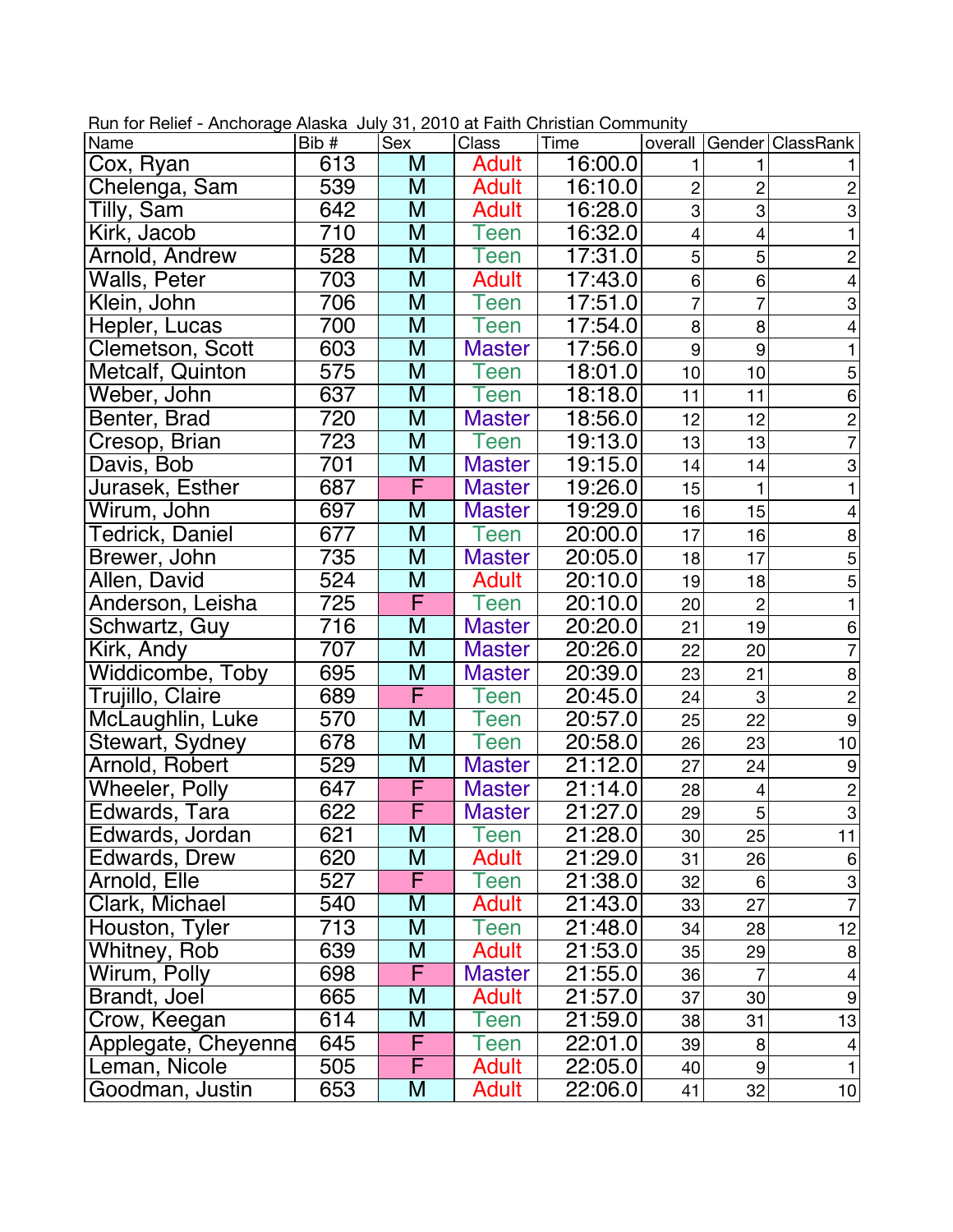| Clark, Mark           | 685              | M                       | master        | 22:18.0 | 42 | 33 | 10             |
|-----------------------|------------------|-------------------------|---------------|---------|----|----|----------------|
| Applegate, Brenda     | 644              | F                       | master        | 22:19.0 | 43 | 10 | $\mathbf 5$    |
| Winkle, Betsy         | 686              | F                       | Teen          | 22:23.0 | 44 | 11 | $\overline{5}$ |
| Foster, Jesse         | 626              | $\overline{\mathsf{M}}$ | <b>Adult</b>  | 22:30.0 | 45 | 34 | 11             |
| Melcalf, Shane        | 732              | M                       | <b>Master</b> | 23:06.0 | 46 | 35 | 11             |
| Wallace, Erich        | 738              | $\overline{\mathsf{M}}$ | <b>Adult</b>  | 23:07.0 | 47 | 36 | 12             |
| Weber, Bethany        | 638              | F                       | <b>Adult</b>  | 23:08.0 | 48 | 12 | $\mathbf{2}$   |
| Snyder, Drew          | 740              | M                       | <b>Adult</b>  | 23:10.0 | 49 | 37 | 13             |
| Borg, Scotty          | 733              | $\overline{\mathsf{M}}$ | <b>Adult</b>  | 23:13.0 | 50 | 38 | 14             |
| Jacob                 | 739              | M                       | <b>Adult</b>  | 23:20.0 | 51 | 39 | 15             |
| Sears, Brian          | 588              | M                       | Teen          | 23:27.0 | 52 | 40 | 14             |
| Goodman, Kate         | 652              | F                       | <b>Adult</b>  | 23:42.0 | 53 | 13 | 3              |
| Gochnauer, Brad       | 460              | M                       | <b>Adult</b>  | 23:52.0 | 54 | 41 | 16             |
| Gibson, Martin        | 459              | M                       | <b>Adult</b>  | 24:03.0 | 55 | 42 | 17             |
| Parker, Patrice       | 657              | F                       | <b>Master</b> | 24:07.0 | 56 | 14 | $\,6$          |
| Hughton, Ethan        | 731              | M                       | <b>Adult</b>  | 24:13.0 | 57 | 43 | 18             |
| Riopelle, Rebecca     | 585              | F                       | Adult         | 24:16.0 | 58 | 15 | 4              |
| Paul, Becky           | 600              | F                       | <b>Adult</b>  | 24:43.0 | 59 | 16 | 5              |
| Pokupac, Joe          | 714              | M                       | <b>Master</b> | 25:02.0 | 60 | 44 | 12             |
| Houston, David        | $\overline{715}$ | M                       | master        | 25:02.0 | 61 | 45 | 13             |
| Luck, Annie           | 683              | F                       | <b>Master</b> | 25:05.0 | 62 | 17 | $\overline{7}$ |
| Kleedehn, Sarah       | 656              | F                       | <b>Master</b> | 25:11.0 | 63 | 18 | $\bf 8$        |
| Poe, Heather          | 660              | F                       | <b>Adult</b>  | 25:13.0 | 64 | 19 | $\overline{6}$ |
| Machida, Steve        | 722              | M                       | <b>Master</b> | 25:16.0 | 65 | 46 | 14             |
| Goodman, Kathryn      | 651              | F                       | <b>Adult</b>  | 25:23.0 | 66 | 20 | $\overline{7}$ |
| Wilson, Rick          | 734              | M                       | <b>Master</b> | 25:34.0 | 67 | 47 | 15             |
| <b>Brandt, Rachel</b> | 667              | F                       | <b>Adult</b>  | 25:35.0 | 68 | 21 | $\bf8$         |
| Caylor, Brittany      | 536              | F                       | <b>Adult</b>  | 25:40.0 | 69 | 22 | $\overline{9}$ |
| Caylor, Mark          | 538              | $\overline{\mathsf{M}}$ | <b>Master</b> | 25:40.0 | 70 | 48 | 16             |
| Lieb, Jim             | 682              | M                       | <b>Master</b> | 25:57.0 | 71 | 49 | 17             |
| Good, Jeff            | 462              | M                       | <b>Adult</b>  | 26:38.0 | 72 | 50 | 19             |
| Vinson, Marie         | 654              | F                       | Adult         | 26:38.0 | 73 | 23 | 10             |
| Clemetson, Dianna     | 601              | F                       | <b>Master</b> | 26:46.0 | 74 | 24 | $\overline{9}$ |
| Metcalf, Michelle     | $\overline{573}$ | F                       | <b>Master</b> | 26:49.0 | 75 | 25 | 10             |
| Kirk, Stephanie       | 708              | F                       | Teen          | 27:07.0 | 76 | 26 | 6              |
| Caylor, Brandi        | 535              | F                       | Teen          | 27:10.0 | 77 | 27 |                |
| Washington, Kayla     | 635              | F                       | <b>Adult</b>  | 27:10.0 | 78 | 28 | 11             |
| Kleedehn, Rodney      | 655              | M                       | <b>Master</b> | 27:22.0 | 79 | 51 | 18             |
| Tucker, Jarrett       | 675              | M                       | Teen          | 27:45.0 | 80 | 52 | 15             |
| Lash, Madison         | 705              | F                       | Teen          | 27:53.0 | 81 | 29 | 8              |
| Lee, S.J.             | 736              | F                       | <b>Master</b> | 27:53.0 | 82 | 30 | 11             |
| Noble, Aly            | 580              | F                       | een           | 27:54.0 | 83 | 31 | 9              |
| McNamara, Shannon     | 704              | F                       | Teen          | 27:54.0 | 84 | 32 | 10             |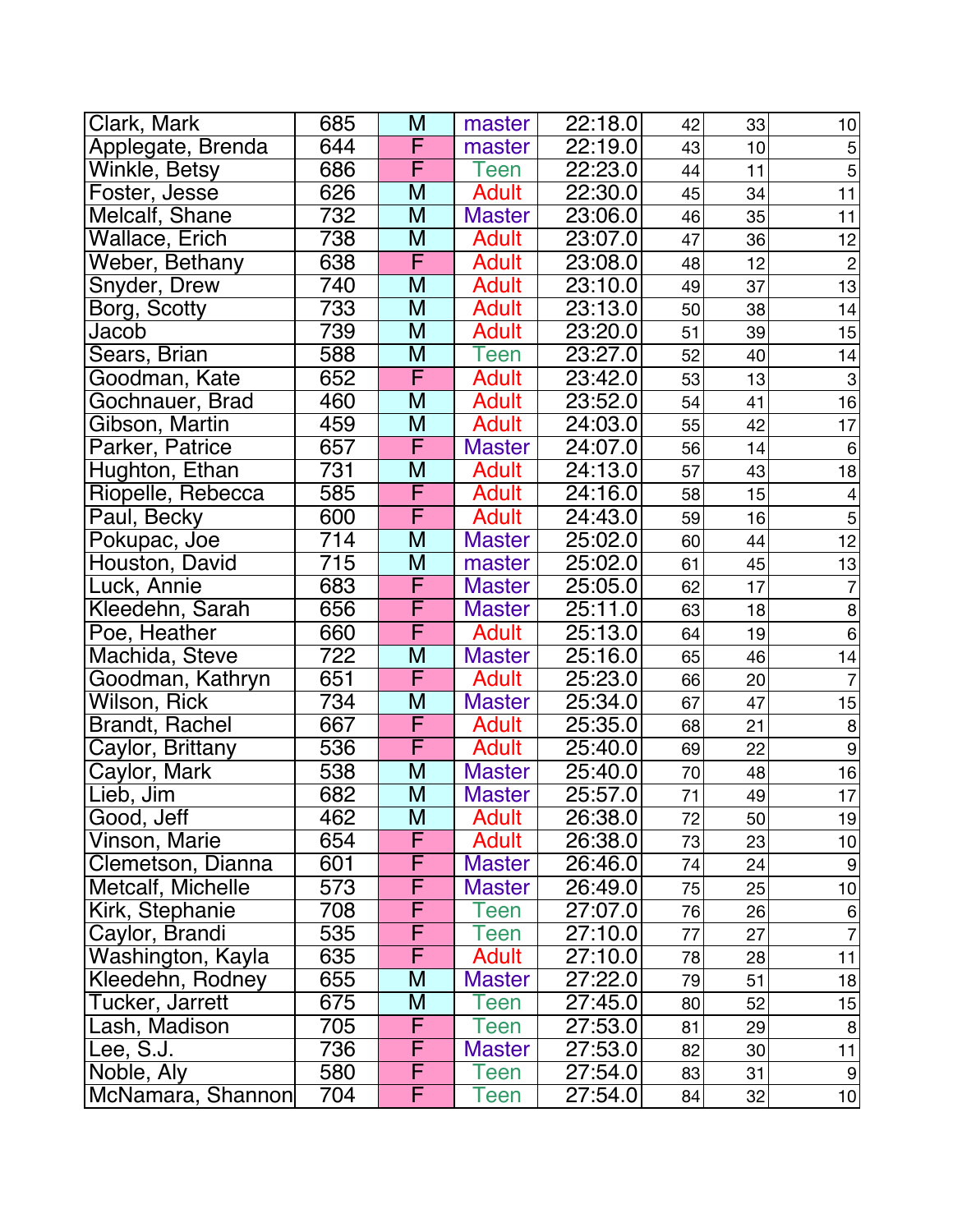| Trujillo, Anna    | 688              | F                       | Teen          | 28:36.0 | 85  | 33 | 11                        |
|-------------------|------------------|-------------------------|---------------|---------|-----|----|---------------------------|
| Lemoine, Matthew  | 680              | M                       | <b>Adult</b>  | 29:11.0 | 86  | 53 | 20                        |
| Clark, Gabrielle  | 541              | F                       | <b>Adult</b>  | 29:32.0 | 87  | 34 | 12                        |
| Wuerth, Adrian    | covered          | F                       | Youth         | 29:36.0 | 88  | 35 |                           |
| Wuerth, Alex      | covered          | M                       | Youth         | 29:36.0 | 89  | 54 | 1                         |
| Wuerth, Steve     | covered          | $\overline{\mathsf{M}}$ | <b>Adult</b>  | 29:36.0 | 90  | 55 | 21                        |
| Hepler, Jacob     | 702              | M                       | Teen          | 29:43.0 | 91  | 56 | 16                        |
| Hepler, Tom       | 699              | $\overline{\mathsf{M}}$ | <b>Master</b> | 29:44.0 | 92  | 57 | 19                        |
| Gaither, Chantz   | 457              | M                       | <b>Adult</b>  | 30:15.0 | 93  | 58 | 22                        |
| Nordine, Luann    | 581              | F                       | <b>Master</b> | 30:41.0 | 94  | 36 | 12                        |
| Parkhouse, Ron    | 582              | M                       | <b>Master</b> | 30:47.0 | 95  | 59 | 20                        |
| Merriner, Sabrina | 643              | F                       | <b>Master</b> | 30:49.0 | 96  | 37 | 13                        |
| Symonds, Lisa     | 599              | f                       | <b>Adult</b>  | 30:50.0 | 97  | 38 | 13                        |
| Macedo, Jonathan  | 728              | M                       | <b>Adult</b>  | 30:52.0 | 98  | 60 | 23                        |
| Lindberg, Matthew | 673              | M                       | <b>Master</b> | 31:20.0 | 99  | 61 | 21                        |
| Cinelli, Steven   | 712              | M                       | <b>Master</b> | 31:28.0 | 100 | 62 | 22                        |
| Cinelli, Ethan    | 711              | M                       | Youth         | 31:29.0 | 101 | 63 | $\overline{2}$            |
| Lindberg, Melissa | 717              | F                       | <b>Adult</b>  | 31:41.0 | 102 | 39 | 14                        |
| Hull, Aimee       | 500              | F                       | <b>Adult</b>  | 32:01.0 | 103 | 40 | 15                        |
| Kirk, Tanya       | 709              | F                       | <b>Master</b> | 33:06.0 | 104 | 41 | 14                        |
| aag, Beverly      | 681              | F                       | <b>Master</b> | 33:26.0 | 105 | 42 | 15                        |
| Evans, Courtney   | 718              | $\overline{f}$          | <b>Adult</b>  | 33:41.0 | 106 | 43 | 16                        |
| Lorenson, Haley   | 507              | F                       | <b>Teen</b>   | 33:58.0 | 107 | 44 | 12                        |
| Clemetson, Selena | 604              | F                       | <b>Teen</b>   | 34:09.0 | 108 | 45 | 13                        |
| Evans, Deb        | 719              | F                       | <b>Master</b> | 34:27.0 | 109 | 46 | 16                        |
| Lorenzo, Doreen   | 684              | F                       | <b>Master</b> | 34:53.0 | 110 | 47 | 17                        |
| Urbano, Kalyn     | 631              | F                       | Teen          | 35:12.0 | 111 | 48 | 14                        |
| Johnson, Madison  | 502              | M                       | Youth         | 35:43.0 | 112 | 64 | $\ensuremath{\mathsf{3}}$ |
| Houk, Tiffany     | $\overline{730}$ | F                       | Teen          | 35:51.0 | 113 | 49 | 15                        |
| Urbano, Megan     | 629              | F                       | Youth         | 35:56.0 | 114 | 50 | $\sqrt{2}$                |
| Gerrity, Sharon   | 458              | F                       | <b>Master</b> | 36:02.0 | 115 | 51 | 18                        |
| Hanneman, Pam     | 696              | F                       | <b>Master</b> | 36:09.0 | 116 | 52 | 19                        |
| Hanneman, Dave    | 727              | M                       | <b>Master</b> | 36:09.0 | 117 | 65 | 23                        |
| Urbano, Paul      | 630              | M                       | <b>Master</b> | 36:31.0 | 118 | 66 | 24                        |
| Anderson, Evie    | 726              | F                       | Teen          | 38:23.0 | 119 | 53 | 16                        |
| McLaughlin, Anna  | 569              | F                       | Youth         | 38:43.0 | 120 | 54 | $\ensuremath{\mathsf{3}}$ |
| McLaughlin, Barry | 572              | M                       | <b>Master</b> | 38:43.0 | 121 | 67 | 25                        |
| DeSpain, Mary     | 619              | F                       | <b>Adult</b>  | 39:25.0 | 122 | 55 | 17                        |
| Henning, Jared    | 692              | M                       | Youth         | 39:41.0 | 123 | 68 | 4                         |
| Maves, Aaron      | 641              | m                       | Youth         | 39:45.0 | 124 | 69 | $\mathbf 5$               |
| Maves, Kristen    | 567              | F                       | <b>Adult</b>  | 39:46.0 | 125 | 56 | 18                        |
| Mumford, Loretta  | 578              | F                       | <b>Master</b> | 40:00.0 | 126 | 57 | 20                        |
| Mumford, Ty       | 579              | M                       | Youth         | 40:30.0 | 127 | 70 | 6                         |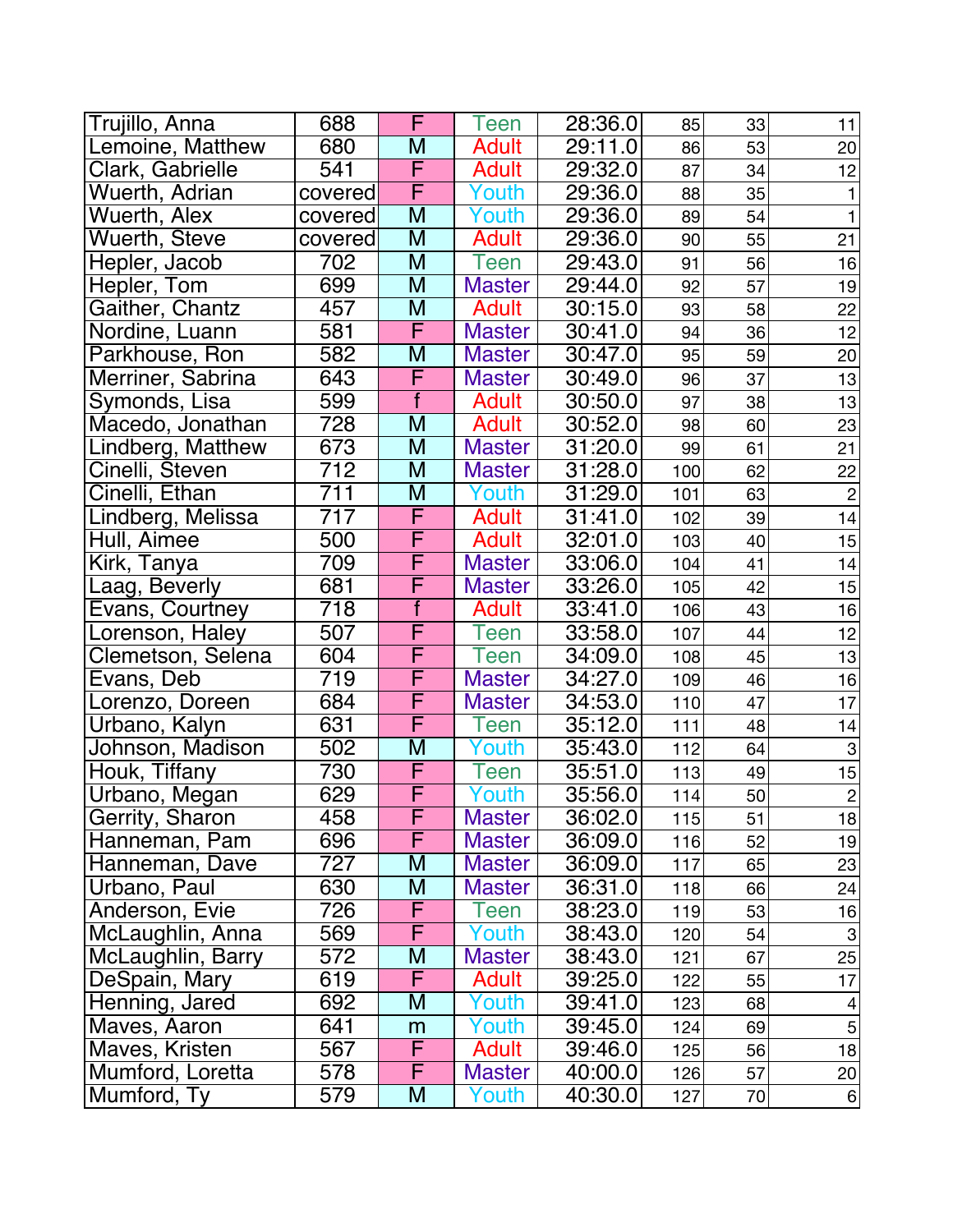| Galovin, Robert    | 691              | M                       | Youth         | 41:01.0              | 128 | 71 | $\overline{7}$ |
|--------------------|------------------|-------------------------|---------------|----------------------|-----|----|----------------|
| Henning, Greg      | 693              | M                       | <b>Master</b> | 41:02.0              | 129 | 72 | 26             |
| Sanchez, Valeria   | 587              | F                       | een           | 41:08.0              | 130 | 58 | 17             |
| Strehl, Reina      | 589              | F                       | <b>Adult</b>  | 42:49.0              | 131 | 59 | 19             |
| Mcclury, Paxton    | 568              | M                       | <b>Master</b> | 43:23.0              | 132 | 73 | 27             |
| Cudmore, Nathanael | 617              | $\overline{\mathsf{M}}$ | Youth         | 43:53.0              | 133 | 74 | 8              |
| Cudmore, Makayla   | $\overline{618}$ | F                       | Youth         | 43:53.0              | 134 | 60 | $\overline{4}$ |
| Cudmore, Jennifer  | 616              | F                       | <b>Adult</b>  | 43:54.0              | 135 | 61 | 20             |
| Svejnoha, lan      | 597              | M                       | Teen          | 43:56.0              | 136 | 75 | 17             |
| Adams,             | 517              | M                       | Youth         | 44:43.0              | 137 | 76 | 9              |
| Svejnoha, Emily    | 592              | F                       | een           | 44:44.0              | 138 | 62 | 18             |
| Adams, Karen       | 516              | F                       | <b>Master</b> | 44:45.0              | 139 | 63 | 21             |
| Tulip, Birgitta    | 595              | F                       | <b>Master</b> | 44:56.0              | 140 | 64 | 22             |
| Tulip, Anna        | 628              | F                       | Teen          | 44:56.0              | 141 | 65 | 19             |
| Tulip, Emily       | 737              | $\overline{f}$          | <b>Adult</b>  | 44:56.0              | 142 | 66 | 21             |
| Washington, Amy    | 634              | $\overline{\mathsf{F}}$ | Teen          | 46:59.0              | 143 | 67 | 20             |
| Washington, Megan  | 633              | F                       | Youth         | 47:02.0              | 144 | 68 | $\mathbf 5$    |
| McLaughlin, Teresa | 571              | F                       | <b>Master</b> | 47:59.0              | 145 | 69 | 23             |
| Solie, Rick        | 690              | M                       | <b>Master</b> | 48:04.0              | 146 | 77 | 28             |
| Goodreau, Marie    | 463              | F                       | <b>Master</b> | 48:28.0              | 147 | 70 | 24             |
| Clayton, Daniel    | 542              | M                       | een           | 49:38.0              | 148 | 78 | 18             |
| 721 Unknown name   | $\overline{721}$ | $\overline{\mathsf{M}}$ | een           | 49:47.0              | 149 | 79 | 19             |
| Clifford, Tazlina  | 612              | F                       | een           | 49:48.0              | 150 | 71 | 21             |
| Clifford, Ashley   | 607              | F                       | Teen          | 49:50.0              | 151 | 72 | 22             |
| Svejnoha, Karren   | 591              | F                       | <b>Master</b> | 50:23.0              | 152 | 73 | 25             |
| Lorenson, Jean     | 506              | F                       | <b>Master</b> | 50:29.0              | 153 | 74 | 26             |
| Lorenson, Taylor   | 598              | F                       | Teen          | 50:29.0              | 154 | 75 | 23             |
| Clifford, Burt     | 605              | M                       | <b>Master</b> | 50:43.0              | 155 | 80 | 29             |
| Vessel, Patty      | 632              | F                       | <b>Master</b> | 50:43.0              | 156 | 76 | 27             |
| Sabino, Elizabeth  | 586              | F                       | <b>Master</b> | 51:13.0              | 157 | 77 | 28             |
| Poteet, Carla      | 583              | F                       | <b>Adult</b>  | 51:16.0              | 158 | 78 | 22             |
| Barton, Elizabeth  | 650              | F                       | Teen          | $\overline{5}1:38.0$ | 159 | 79 | 24             |
| Clifford, Lee      | 610              | M                       | <b>Master</b> | 52:06.0              | 160 | 81 | 30             |
| Clifford, Marina   | 611              | F                       | een           | 52:06.0              | 161 | 80 | 25             |
| Svejnoha, Wayne    | 590              | M                       | <b>Master</b> | 52:08.0              | 162 | 82 | 31             |
| Heisler, Seth      | 694              | M                       | <b>Adult</b>  | 52:21.0              | 163 | 83 | 24             |
| Clifford, Jessica  | 608              | F                       | Youth         | 52:29.0              | 164 | 81 | 6              |
| Barton, Joshua     | 649              | M                       | Youth         | 52:40.0              | 165 | 84 | 10             |
| Clifford, Amy      | 729              | F                       | <b>Master</b> | 53:01.0              | 166 | 82 | 29             |
| Clifford, Ellie    | 606              | F                       | <b>Master</b> | 53:03.0              | 167 | 83 | 30             |
| Clifford, Chris    | 609              | M                       | <b>Master</b> | 53:03.0              | 168 | 85 | 32             |
| Lorenson, Bryan    | 508              | M                       | <b>Master</b> | 53:28.0              | 169 | 86 | 33             |
| Middleton, Sue     | 576              | F                       | <b>Master</b> | 54:04.0              | 170 | 84 | 31             |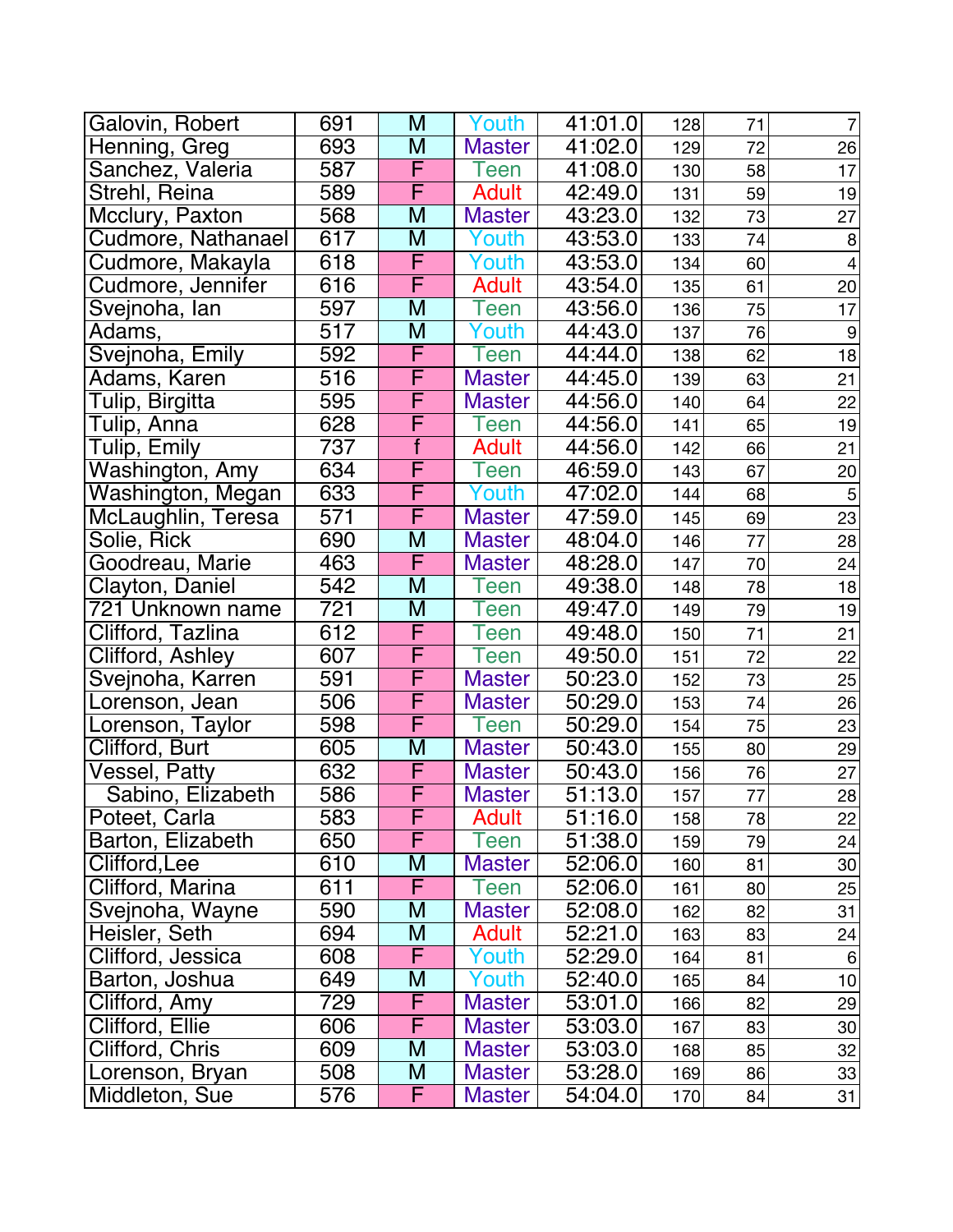| Metcalf, Anna          | 574             | F              | <b>Adult</b>  | 54:08.0              | 171     | 85             | 23                 |
|------------------------|-----------------|----------------|---------------|----------------------|---------|----------------|--------------------|
| Jenkins, Pensri        | 501             | F              | <b>Master</b> | 54:13.0              | 172     | 86             | 32                 |
| Williams, Pai          | 672             | F              | <b>Master</b> | 54:13.0              | 173     | 87             | 33                 |
| Moreno-Joney, Marily   | $\overline{57}$ | F              | <b>Master</b> | 54:14.0              | 174     | 88             | 34                 |
| Allen, Orion           | 674             | M              | <b>Adult</b>  | 54:15.0              | 175     | 87             | 25                 |
| <b>Barnett, Samuel</b> | 530             | M              | Youth         | 54:24.0              | 176     | 88             | 11                 |
| Barnett, Kathleen      | 531             | F              | <b>Master</b> | 54:28.0              | 177     | 89             | 35                 |
| McVey, Rachel          | 724             | F              | <b>Adult</b>  | 55:00.0              | 178     | 90             | 24                 |
| Jones, Rachel          | 661             | F              | Teen          | 55:01.0              | 179     | 91             | 26                 |
| Wilson, Jorsan         | 663             | M              | Teen          | 55:02.0              | 180     | 89             | 20                 |
| Faamuli, Joshua        | 623             | M              | Youth         | 55:03.0              | 181     | 90             | 12                 |
| Faamuli, Norma         | 624             | F              | <b>Master</b> | 55:04.0              | 182     | 92             | 36                 |
| Jones, Elizabeth       | 662             | F              | <b>Master</b> | 56:32.0              | 183     | 93             | 37                 |
| Barton, Robert         | 648             | M              | <b>Master</b> | 56:56.0              | 184     | 91             | 34                 |
| Sort by Gender         |                 |                |               |                      |         |                |                    |
| Name                   | Bib #           | Sex            | Class         | Time                 | overall |                | Gender   ClassRank |
| Leman, Nicole          | 505             | F              | Adult         | 22:05.0              | 40      | 9              |                    |
| Weber, Bethany         | 638             | F              | <b>Adult</b>  | 23:08.0              | 48      | 12             | $\overline{c}$     |
| Goodman, Kate          | 652             | F              | Adult         | 23:42.0              | 53      | 13             | 3                  |
| Riopelle, Rebecca      | 585             | F              | <b>Adult</b>  | 24:16.0              | 58      | 15             | 4                  |
| Paul, Becky            | 600             | F              | <b>Adult</b>  | 24:43.0              | 59      | 16             | $\overline{5}$     |
| Poe, Heather           | 660             | F              | <b>Adult</b>  | 25:13.0              | 64      | 19             | $\overline{6}$     |
| Goodman, Kathryn       | 651             | F              | <b>Adult</b>  | 25:23.0              | 66      | 20             | $\overline{7}$     |
| <b>Brandt, Rachel</b>  | 667             | F              | <b>Adult</b>  | 25:35.0              | 68      | 21             | $\bf 8$            |
| Caylor, Brittany       | 536             | F              | <b>Adult</b>  | 25:40.0              | 69      | 22             | $\overline{9}$     |
| Vinson, Marie          | 654             | F              | <b>Adult</b>  | 26:38.0              | 73      | 23             | 10                 |
| Washington, Kayla      | 635             | F              | <b>Adult</b>  | 27:10.0              | 78      | 28             | 11                 |
| Clark, Gabrielle       | 541             | F              | <b>Adult</b>  | 29:32.0              | 87      | 34             | 12                 |
| Symonds, Lisa          | 599             | $\overline{f}$ | <b>Adult</b>  | 30:50.0              | 97      | 38             | 13                 |
| Lindberg, Melissa      | 717             | F              | <b>Adult</b>  | 31:41.0              | 102     | 39             | 14                 |
| Hull, Aimee            | 500             | F              | <b>Adult</b>  | 32:01.0              | 103     | 40             | 15                 |
| Evans, Courtney        | 718             |                | <b>Adult</b>  | 33:41.0              | 106     | 43             | 16                 |
| DeSpain, Mary          | 619             | F              | Adult         | 39:25.0              | 122     | 55             | 17                 |
| Maves, Kristen         | 567             | F              | <b>Adult</b>  | 39:46.0              | 125     | 56             | 18                 |
| Strehl, Reina          | 589             | F              | <b>Adult</b>  | 42:49.0              | 131     | 59             | 19                 |
| Cudmore, Jennifer      | 616             | F              | <b>Adult</b>  | 43:54.0              | 135     | 61             | 20 <sub>2</sub>    |
| Tulip, Emily           | 737             | f              | <b>Adult</b>  | 44:56.0              | 142     | 66             | 21                 |
| Poteet, Carla          | 583             | F              | <b>Adult</b>  | 51:16.0              | 158     | 78             | 22                 |
| Metcalf, Anna          | 574             | F              | <b>Adult</b>  | 54:08.0              | 171     | 85             | 23                 |
| McVey, Rachel          | 724             | F              | <b>Adult</b>  | 55:00.0              | 178     | 90             | 24                 |
| Jurasek, Esther        | 687             | F              | <b>Master</b> | 19:26.0              | 15      |                | $\mathbf{1}$       |
| <b>Wheeler, Polly</b>  | 647             | F              | <b>Master</b> | 21:14.0              | 28      | 4              | $\overline{c}$     |
| Edwards, Tara          | 622             | $\overline{F}$ | <b>Master</b> | $\overline{2}1:27.0$ | 29      | 5 <sup>1</sup> | $3\vert$           |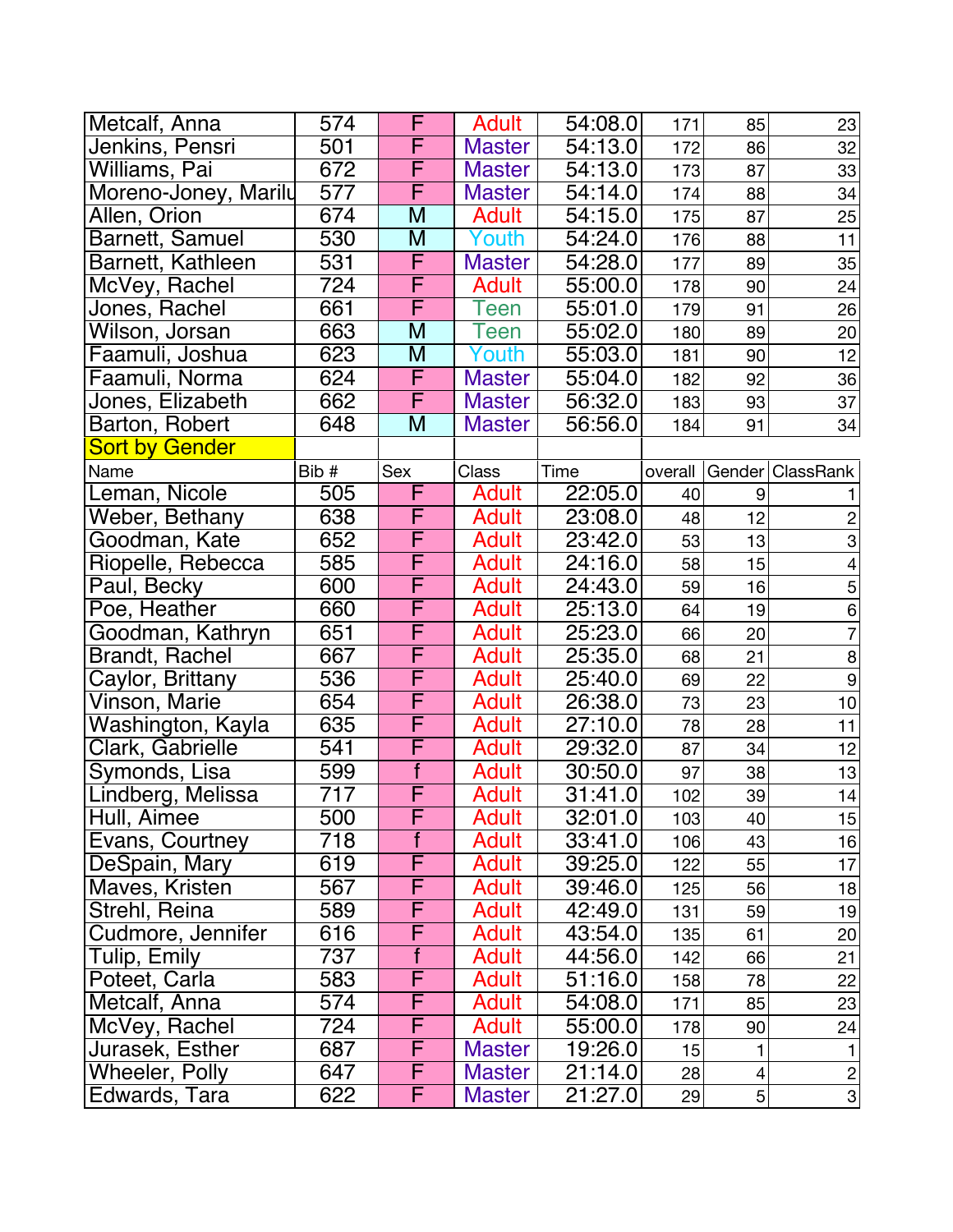| Wirum, Polly         | 698              | F                       | <b>Master</b> | 21:55.0               | 36  | $\overline{7}$ | $\overline{\mathcal{A}}$  |
|----------------------|------------------|-------------------------|---------------|-----------------------|-----|----------------|---------------------------|
| Applegate, Brenda    | 644              | F                       | master        | 22:19.0               | 43  | 10             | $\mathbf 5$               |
| Parker, Patrice      | 657              | F                       | <b>Master</b> | 24:07.0               | 56  | 14             | $\overline{6}$            |
| Luck, Annie          | 683              | F                       | <b>Master</b> | 25:05.0               | 62  | 17             | $\overline{7}$            |
| Kleedehn, Sarah      | 656              | F                       | <b>Master</b> | 25:11.0               | 63  | 18             | $\, 8$                    |
| Clemetson, Dianna    | 601              | F                       | <b>Master</b> | 26:46.0               | 74  | 24             | $\overline{9}$            |
| Metcalf, Michelle    | 573              | F                       | <b>Master</b> | 26:49.0               | 75  | 25             | $10$                      |
| Lee, S.J.            | 736              | F                       | <b>Master</b> | 27:53.0               | 82  | 30             | 11                        |
| Nordine, Luann       | 581              | F                       | <b>Master</b> | 30:41.0               | 94  | 36             | 12                        |
| Merriner, Sabrina    | 643              | F                       | <b>Master</b> | 30:49.0               | 96  | 37             | 13                        |
| Kirk, Tanya          | 709              | F                       | <b>Master</b> | 33:06.0               | 104 | 41             | 14                        |
| Laag, Beverly        | 681              | F                       | <b>Master</b> | 33:26.0               | 105 | 42             | 15                        |
| Evans, Deb           | 719              | F                       | <b>Master</b> | 34:27.0               | 109 | 46             | 16                        |
| Lorenzo, Doreen      | 684              | F                       | <b>Master</b> | 34:53.0               | 110 | 47             | 17                        |
| Gerrity, Sharon      | 458              | F                       | <b>Master</b> | 36:02.0               | 115 | 51             | 18                        |
| Hanneman, Pam        | 696              | F                       | <b>Master</b> | 36:09.0               | 116 | 52             | 19                        |
| Mumford, Loretta     | 578              | F                       | <b>Master</b> | 40:00.0               | 126 | 57             | 20                        |
| Adams, Karen         | $\overline{516}$ | $\overline{\mathsf{F}}$ | <b>Master</b> | 44:45.0               | 139 | 63             | 21                        |
| Tulip, Birgitta      | 595              | $\overline{\mathsf{F}}$ | <b>Master</b> | 44:56.0               | 140 | 64             | 22                        |
| McLaughlin, Teresa   | 571              | F                       | <b>Master</b> | 47:59.0               | 145 | 69             | 23                        |
| Goodreau, Marie      | 463              | F                       | <b>Master</b> | 48:28.0               | 147 | 70             | 24                        |
| Svejnoha, Karren     | 591              | F                       | <b>Master</b> | 50:23.0               | 152 | 73             | 25                        |
| orenson, Jean.       | 506              | F                       | <b>Master</b> | 50:29.0               | 153 | 74             | 26                        |
| Vessel, Patty        | 632              | F                       | <b>Master</b> | 50:43.0               | 156 | 76             | 27                        |
| Sabino, Elizabeth    | 586              | F                       | <b>Master</b> | 51:13.0               | 157 | 77             | 28                        |
| Clifford, Amy        | 729              | F                       | <b>Master</b> | 53:01.0               | 166 | 82             | 29                        |
| Clifford, Ellie      | 606              | $\overline{\mathsf{F}}$ | <b>Master</b> | 53:03.0               | 167 | 83             | 30                        |
| Middleton, Sue       | 576              | F                       | <b>Master</b> | 54:04.0               | 170 | 84             | 31                        |
| Jenkins, Pensri      | 501              | F                       | <b>Master</b> | 54:13.0               | 172 | 86             | 32                        |
| Williams, Pai        | 672              | F                       | <b>Master</b> | 54:13.0               | 173 | 87             | 33                        |
| Moreno-Joney, Marily | 577              | F                       | <b>Master</b> | 54:14.0               | 174 | 88             | 34                        |
| Barnett, Kathleen    | 531              | F                       | <b>Master</b> | 54:28.0               | 177 | 89             | 35                        |
| Faamuli, Norma       | 624              | F                       | <b>Master</b> | 55:04.0               | 182 | 92             | 36                        |
| Jones, Elizabeth     | 662              | F                       | <b>Master</b> | 56:32.0               | 183 | 93             | 37                        |
| Anderson, Leisha     | 725              | F                       | Teen          | 20:10.0               | 20  | 2              |                           |
| Trujillo, Claire     | 689              | F                       | Teen          | 20:45.0               | 24  | $\overline{3}$ | $\overline{c}$            |
| Arnold, Elle         | 527              | F                       | Teen          | 21:38.0               | 32  | 6 <sup>1</sup> | $\ensuremath{\mathsf{3}}$ |
| Applegate, Cheyenne  | 645              | F                       | een           | 22:01.0               | 39  | 8 <sup>1</sup> | 4                         |
| Winkle, Betsy        | 686              | F                       | Teen          | 22:23.0               | 44  | 11             | $\mathbf 5$               |
| Kirk, Stephanie      | 708              | F                       | een           | 27:07.0               | 76  | 26             | 6                         |
| Caylor, Brandi       | 535              | F                       | Teen          | 27:10.0               | 77  | 27             | $\overline{7}$            |
| Lash, Madison        | 705              | F                       | Teen          | $\overline{27}$ :53.0 | 81  | 29             | $\bf 8$                   |
| Noble, Aly           | 580              | F                       | Teen          | 27:54.0               | 83  | 31             | 9                         |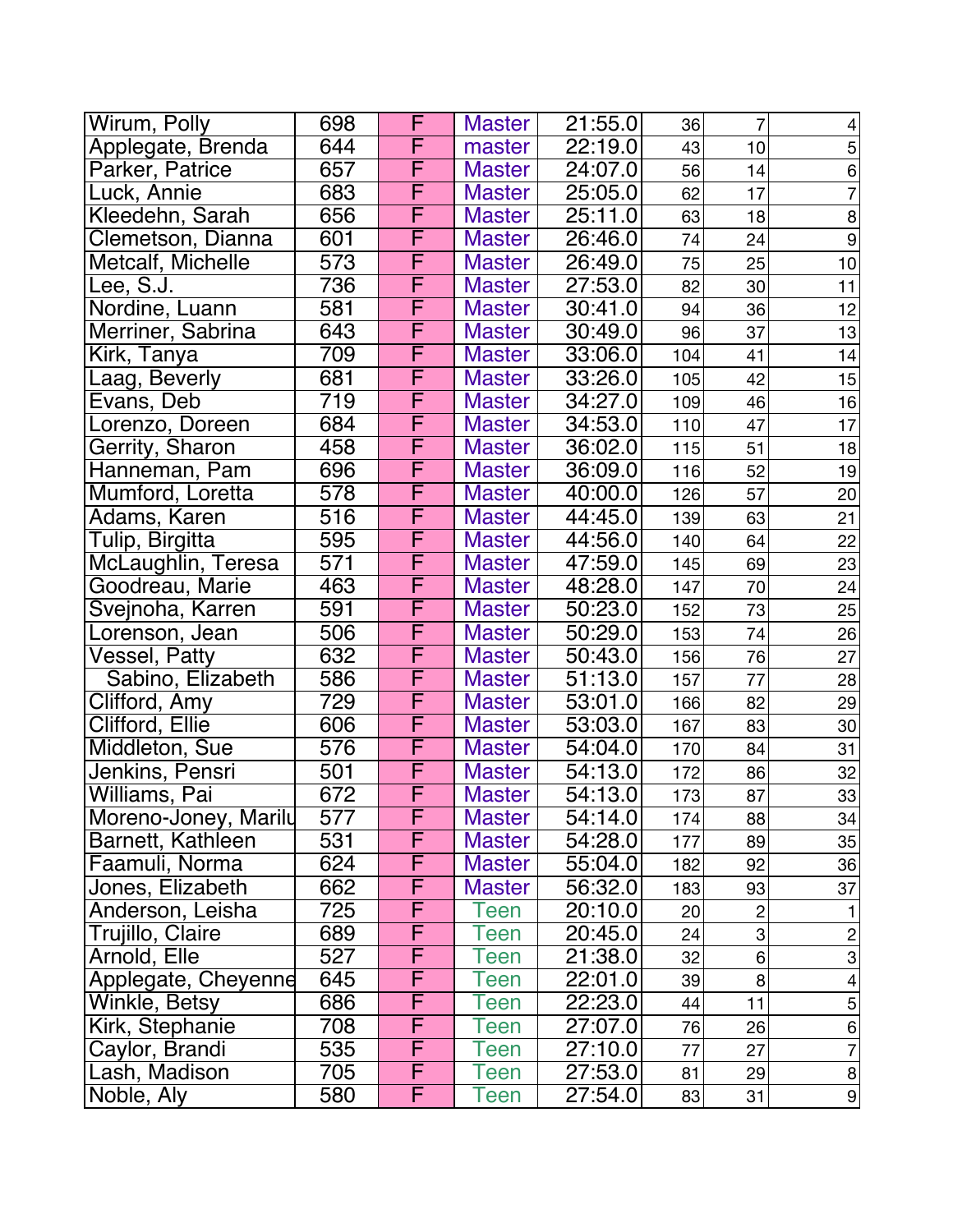| McNamara, Shannon     | 704              | F                       | Teen         | 27:54.0 | 84                        | 32             | 10                       |
|-----------------------|------------------|-------------------------|--------------|---------|---------------------------|----------------|--------------------------|
| Trujillo, Anna        | 688              | F                       | Teen         | 28:36.0 | 85                        | 33             | 11                       |
| Lorenson, Haley       | 507              | F                       | een          | 33:58.0 | 107                       | 44             | 12                       |
| Clemetson, Selena     | 604              | F                       | een          | 34:09.0 | 108                       | 45             | 13                       |
| Urbano, Kalyn         | 631              | F                       | een          | 35:12.0 | 111                       | 48             | 14                       |
| Houk, Tiffany         | 730              | F                       | een          | 35:51.0 | 113                       | 49             | 15                       |
| Anderson, Evie        | 726              | F                       | een          | 38:23.0 | 119                       | 53             | 16                       |
| Sanchez, Valeria      | 587              | F                       | een          | 41:08.0 | 130                       | 58             | 17                       |
| Svejnoha, Emily       | 592              | F                       | een          | 44:44.0 | 138                       | 62             | 18                       |
| Tulip, Anna           | 628              | F                       | een          | 44:56.0 | 141                       | 65             | 19                       |
| Washington, Amy       | 634              | F                       | een          | 46:59.0 | 143                       | 67             | 20                       |
| Clifford, Tazlina     | 612              | F                       | een          | 49:48.0 | 150                       | 71             | 21                       |
| Clifford, Ashley      | 607              | F                       | een          | 49:50.0 | 151                       | 72             | 22                       |
| Lorenson, Taylor      | 598              | F                       | een          | 50:29.0 | 154                       | 75             | 23                       |
| Barton, Elizabeth     | 650              | F                       | een          | 51:38.0 | 159                       | 79             | 24                       |
| Clifford, Marina      | 611              | F                       | een          | 52:06.0 | 161                       | 80             | 25                       |
| Jones, Rachel         | 661              | F                       | een          | 55:01.0 | 179                       | 91             | 26                       |
| <b>Wuerth, Adrian</b> | covered          | F                       | Youth        | 29:36.0 | 88                        | 35             | 1                        |
| Urbano, Megan         | 629              | F                       | Youth        | 35:56.0 | 114                       | 50             | $\overline{c}$           |
| McLaughlin, Anna      | 569              | F                       | outh         | 38:43.0 | 120                       | 54             | $\mbox{3}$               |
| Cudmore, Makayla      | 618              | F                       | Youth        | 43:53.0 | 134                       | 60             | $\overline{4}$           |
| Washington, Megan     | 633              | F                       | Youth        | 47:02.0 | 144                       | 68             | $\overline{5}$           |
| Clifford, Jessica     | 608              | F                       | Youth        | 52:29.0 | 164                       | 81             | 6                        |
| Cox, Ryan             | 613              | M                       | <b>Adult</b> | 16:00.0 | 1                         | 1              | 1                        |
| Chelenga, Sam         | 539              | $\overline{\mathsf{M}}$ | <b>Adult</b> | 16:10.0 | $\overline{c}$            | $\overline{c}$ | $\overline{2}$           |
| Tilly, Sam            | 642              | M                       | <b>Adult</b> | 16:28.0 | $\ensuremath{\mathsf{3}}$ | 3              | 3                        |
| Walls, Peter          | $\overline{703}$ | M                       | <b>Adult</b> | 17:43.0 | 6                         | 6              | $\overline{\mathcal{L}}$ |
| Allen, David          | 524              | M                       | <b>Adult</b> | 20:10.0 | 19                        | 18             | 5                        |
| Edwards, Drew         | 620              | M                       | <b>Adult</b> | 21:29.0 | 31                        | 26             | 6                        |
| Clark, Michael        | 540              | M                       | <b>Adult</b> | 21:43.0 | 33                        | 27             | $\overline{7}$           |
| Whitney, Rob          | 639              | M                       | <b>Adult</b> | 21:53.0 | 35                        | 29             | 8                        |
| Brandt, Joel          | 665              | M                       | <b>Adult</b> | 21:57.0 | 37                        | 30             | 9                        |
| Goodman, Justin       | 653              | M                       | <b>Adult</b> | 22:06.0 | 41                        | 32             | 10                       |
| Foster, Jesse         | 626              | M                       | <b>Adult</b> | 22:30.0 | 45                        | 34             | 11                       |
| Wallace, Erich        | 738              | M                       | <b>Adult</b> | 23:07.0 | 47                        | 36             | 12                       |
| Snyder, Drew          | 740              | M                       | <b>Adult</b> | 23:10.0 | 49                        | 37             | 13                       |
| Borg, Scotty          | 733              | M                       | <b>Adult</b> | 23:13.0 | 50                        | 38             | 14                       |
| Jacob                 | 739              | M                       | <b>Adult</b> | 23:20.0 | 51                        | 39             | 15                       |
| Gochnauer, Brad       | 460              | M                       | <b>Adult</b> | 23:52.0 | 54                        | 41             | 16                       |
| Gibson, Martin        | 459              | M                       | <b>Adult</b> | 24:03.0 | 55                        | 42             | 17                       |
| Hughton, Ethan        | 731              | M                       | Adult        | 24:13.0 | 57                        | 43             | 18                       |
| Good, Jeff            | 462              | M                       | Adult        | 26:38.0 | 72                        | 50             | 19                       |
| Lemoine, Matthew      | 680              | M                       | <b>Adult</b> | 29:11.0 | 86                        | 53             | 20                       |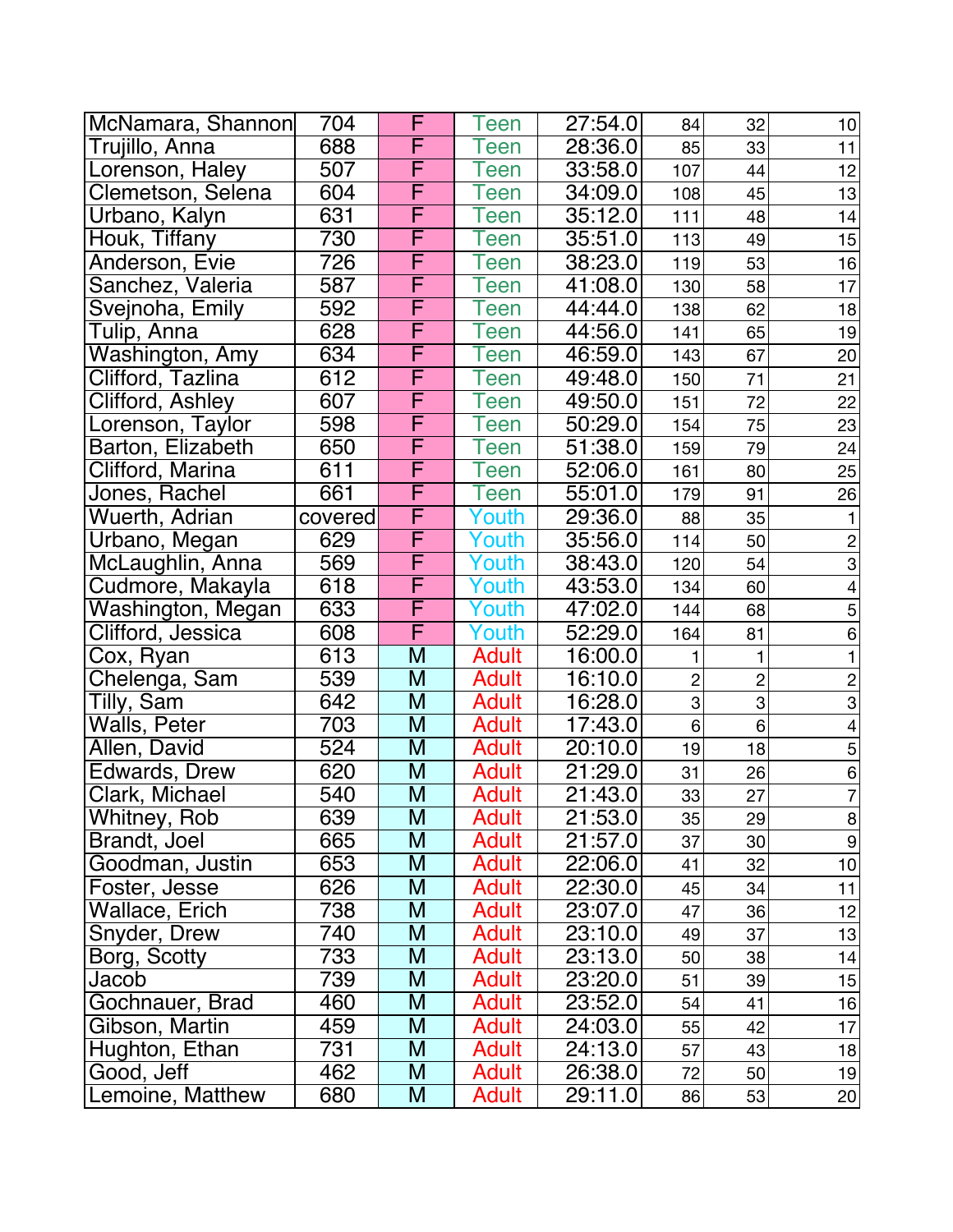| Wuerth, Steve     | covered           | M                       | <b>Adult</b>  | 29:36.0              | 90  | 55               | 21              |
|-------------------|-------------------|-------------------------|---------------|----------------------|-----|------------------|-----------------|
| Gaither, Chantz   | 457               | M                       | <b>Adult</b>  | 30:15.0              | 93  | 58               | 22              |
| Macedo, Jonathan  | $\overline{728}$  | $\overline{\mathsf{M}}$ | <b>Adult</b>  | 30:52.0              | 98  | 60               | 23              |
| Heisler, Seth     | 694               | $\overline{\mathsf{M}}$ | <b>Adult</b>  | 52:21.0              | 163 | 83               | 24              |
| Allen, Orion      | $\overline{67}$ 4 | $\overline{\mathsf{M}}$ | <b>Adult</b>  | $\overline{54:15.0}$ | 175 | 87               | 25              |
| Clemetson, Scott  | 603               | M                       | <b>Master</b> | 17:56.0              | 9   | $\boldsymbol{9}$ | $\mathbf{1}$    |
| Benter, Brad      | 720               | M                       | <b>Master</b> | 18:56.0              | 12  | 12               | $\overline{c}$  |
| Davis, Bob        | 701               | M                       | <b>Master</b> | 19:15.0              | 14  | 14               | $\overline{3}$  |
| Wirum, John       | 697               | M                       | <b>Master</b> | 19:29.0              | 16  | 15               | $\overline{4}$  |
| Brewer, John      | 735               | M                       | <b>Master</b> | 20:05.0              | 18  | 17               | 5               |
| Schwartz, Guy     | $\overline{716}$  | M                       | <b>Master</b> | 20:20.0              | 21  | 19               | $\frac{6}{7}$   |
| Kirk, Andy        | 707               | M                       | <b>Master</b> | 20:26.0              | 22  | 20               |                 |
| Widdicombe, Toby  | 695               | M                       | <b>Master</b> | 20:39.0              | 23  | 21               | 8               |
| Arnold, Robert    | 529               | M                       | <b>Master</b> | 21:12.0              | 27  | 24               | $\overline{9}$  |
| Clark, Mark       | 685               | M                       | master        | 22:18.0              | 42  | 33               | 10              |
| Melcalf, Shane    | 732               | M                       | <b>Master</b> | 23:06.0              | 46  | 35               | 11              |
| Pokupac, Joe      | 714               | $\overline{\mathsf{M}}$ | <b>Master</b> | 25:02.0              | 60  | 44               | 12              |
| Houston, David    | 715               | M                       | master        | 25:02.0              | 61  | 45               | 13              |
| Machida, Steve    | $\overline{722}$  | $\overline{\mathsf{M}}$ | <b>Master</b> | 25:16.0              | 65  | 46               | 14              |
| Wilson, Rick      | 734               | M                       | <b>Master</b> | 25:34.0              | 67  | 47               | 15              |
| Caylor, Mark      | 538               | $\overline{\mathsf{M}}$ | <b>Master</b> | 25:40.0              | 70  | 48               | 16              |
| Lieb, Jim         | 682               | M                       | <b>Master</b> | 25:57.0              | 71  | 49               | 17              |
| Kleedehn, Rodney  | 655               | M                       | <b>Master</b> | 27:22.0              | 79  | 51               | 18              |
| Hepler, Tom       | 699               | M                       | <b>Master</b> | 29:44.0              | 92  | 57               | 19              |
| Parkhouse, Ron    | 582               | M                       | <b>Master</b> | 30:47.0              | 95  | 59               | 20              |
| Lindberg, Matthew | 673               | M                       | <b>Master</b> | 31:20.0              | 99  | 61               | 21              |
| Cinelli, Steven   | $\overline{712}$  | M                       | <b>Master</b> | 31:28.0              | 100 | 62               | 22              |
| Hanneman, Dave    | $\overline{727}$  | $\overline{\mathsf{M}}$ | <b>Master</b> | 36:09.0              | 117 | 65               | 23              |
| Urbano, Paul      | 630               | M                       | <b>Master</b> | 36:31.0              | 118 | 66               | 24              |
| McLaughlin, Barry | 572               | $\overline{\mathsf{M}}$ | <b>Master</b> | 38:43.0              | 121 | 67               | 25              |
| Henning, Greg     | 693               | M                       | <b>Master</b> | 41:02.0              | 129 | 72               | 26              |
| Mcclury, Paxton   | 568               | M                       | <b>Master</b> | 43:23.0              | 132 | 73               | 27              |
| Solie, Rick       | 690               | M                       | <b>Master</b> | 48:04.0              | 146 | 77               | 28              |
| Clifford, Burt    | 605               | M                       | <b>Master</b> | 50:43.0              | 155 | 80               | 29              |
| Clifford, Lee     | 610               | M                       | <b>Master</b> | 52:06.0              | 160 | 81               | 30              |
| Svejnoha, Wayne   | 590               | M                       | <b>Master</b> | 52:08.0              | 162 | 82               | 31              |
| Clifford, Chris   | 609               | M                       | <b>Master</b> | 53:03.0              | 168 | 85               | 32              |
| Lorenson, Bryan   | 508               | M                       | <b>Master</b> | 53:28.0              | 169 | 86               | 33              |
| Barton, Robert    | 648               | M                       | <b>Master</b> | 56:56.0              | 184 | 91               | 34              |
| Kirk, Jacob       | 710               | M                       | Teen          | 16:32.0              | 4   | 4                |                 |
| Arnold, Andrew    | 528               | M                       | Teen          | 17:31.0              | 5   | 5                | $\overline{c}$  |
| Klein, John       | 706               | M                       | Teen          | 17:51.0              | 7   | 7                | $\mathbf{3}$    |
| Hepler, Lucas     | 700               | M                       | <b>Teen</b>   | 17:54.0              | 8   | 8 <sup>1</sup>   | $\vert 4 \vert$ |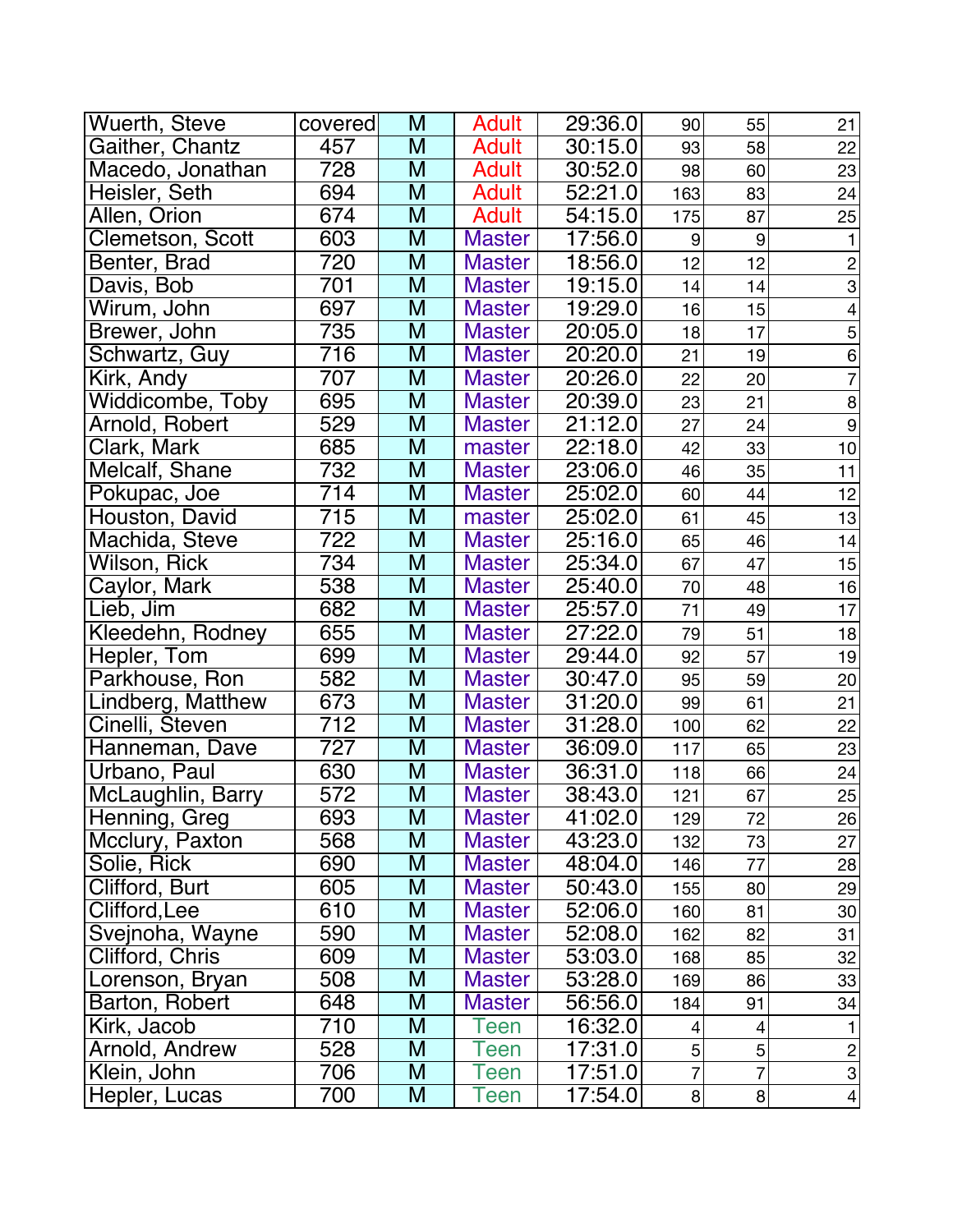| <b>Metcalf, Quinton</b> | 575              | M                       | Teen         | 18:01.0 | 10      | 10 | $\mathbf 5$               |
|-------------------------|------------------|-------------------------|--------------|---------|---------|----|---------------------------|
| Weber, John             | 637              | M                       | <b>Teen</b>  | 18:18.0 | 11      | 11 | $\,6\,$                   |
| Cresop, Brian           | 723              | M                       | Teen         | 19:13.0 | 13      | 13 | $\overline{7}$            |
| <b>Tedrick, Daniel</b>  | 677              | M                       | Teen         | 20:00.0 | 17      | 16 | $\bf8$                    |
| McLaughlin, Luke        | 570              | M                       | Teen         | 20:57.0 | 25      | 22 | $\overline{9}$            |
| Stewart, Sydney         | 678              | M                       | Teen         | 20:58.0 | 26      | 23 | 10                        |
| Edwards, Jordan         | 621              | M                       | Teen         | 21:28.0 | 30      | 25 | 11                        |
| Houston, Tyler          | $\overline{713}$ | M                       | Teen         | 21:48.0 | 34      | 28 | 12                        |
| Crow, Keegan            | 614              | M                       | Teen         | 21:59.0 | 38      | 31 | 13                        |
| Sears, Brian            | 588              | M                       | Teen         | 23:27.0 | 52      | 40 | 14                        |
| Tucker, Jarrett         | 675              | $\overline{\mathsf{M}}$ | Teen         | 27:45.0 | 80      | 52 | 15                        |
| Hepler, Jacob           | 702              | M                       | Teen         | 29:43.0 | 91      | 56 | 16                        |
| Svejnoha, lan           | 597              | M                       | Teen         | 43:56.0 | 136     | 75 | 17                        |
| Clayton, Daniel         | 542              | M                       | Teen         | 49:38.0 | 148     | 78 | 18                        |
| 721 Unknown name        | 721              | M                       | Teen         | 49:47.0 | 149     | 79 | 19                        |
| Wilson, Jorsan          | 663              | M                       | Teen         | 55:02.0 | 180     | 89 | 20                        |
| Wuerth, Alex            | covered          | M                       | Youth        | 29:36.0 | 89      | 54 | 1                         |
| Cinelli, Ethan          | 711              | M                       | Youth        | 31:29.0 | 101     | 63 | $\overline{c}$            |
| Johnson, Madison        | 502              | M                       | Youth        | 35:43.0 | 112     | 64 | $\overline{3}$            |
| Henning, Jared          | 692              | M                       | Youth        | 39:41.0 | 123     | 68 | $\overline{\mathbf{4}}$   |
| Maves, Aaron            | 641              | m                       | Youth        | 39:45.0 | 124     | 69 | 5                         |
| Mumford, Ty             | 579              | $\overline{M}$          | Youth        | 40:30.0 | 127     | 70 | $\,6\,$                   |
| Galovin, Robert         | 691              | M                       | Youth        | 41:01.0 | 128     | 71 | $\overline{7}$            |
| Cudmore, Nathanael      | 617              | $\overline{\mathsf{M}}$ | Youth        | 43:53.0 | 133     | 74 | $\bf8$                    |
| Adams,                  | 517              | $\overline{M}$          | Youth        | 44:43.0 | 137     | 76 | $\overline{9}$            |
| Barton, Joshua          | 649              | M                       | Youth        | 52:40.0 | 165     | 84 | 10                        |
| <b>Barnett, Samuel</b>  | 530              | M                       | Youth        | 54:24.0 | 176     | 88 | 11                        |
| Faamuli, Joshua         | 623              | $\overline{\mathsf{M}}$ | Youth        | 55:03.0 | 181     | 90 | 12                        |
| <b>Sort by Category</b> |                  |                         |              |         |         |    |                           |
| Name                    | Bib #            | Sex                     | Class        | Time    | overall |    | Gender   ClassRank        |
| Leman, Nicole           | 505              | ۲                       | <b>Adult</b> | 22:05.0 | 40      | 9  | 1                         |
| <b>Weber, Bethany</b>   | 638              |                         | <b>Adult</b> | 23:08.0 | 48      | 12 | $\overline{c}$            |
| Goodman, Kate           | 652              | F                       | Adult        | 23:42.0 | 53      | 13 | $\ensuremath{\mathsf{3}}$ |
| Riopelle, Rebecca       | 585              | F                       | <b>Adult</b> | 24:16.0 | 58      | 15 | $\overline{\mathcal{A}}$  |
| Paul, Becky             | 600              | F                       | <b>Adult</b> | 24:43.0 | 59      | 16 | $\mathbf 5$               |
| Poe, Heather            | 660              | F                       | <b>Adult</b> | 25:13.0 | 64      | 19 | 6                         |
| Goodman, Kathryn        | 651              | F                       | <b>Adult</b> | 25:23.0 | 66      | 20 | $\overline{7}$            |
| <b>Brandt, Rachel</b>   | 667              | F                       | <b>Adult</b> | 25:35.0 | 68      | 21 | $\boldsymbol{8}$          |
| Caylor, Brittany        | 536              | F                       | <b>Adult</b> | 25:40.0 | 69      | 22 | $\boldsymbol{9}$          |
| Vinson, Marie           | 654              | F                       | <b>Adult</b> | 26:38.0 | 73      | 23 | 10                        |
| Washington, Kayla       | 635              | F                       | Adult        | 27:10.0 | 78      | 28 | 11                        |
| Clark, Gabrielle        | 541              | F                       | <b>Adult</b> | 29:32.0 | 87      | 34 | 12                        |
| Symonds, Lisa           | 599              | $\overline{f}$          | Adult        | 30:50.0 | 97      | 38 | 13                        |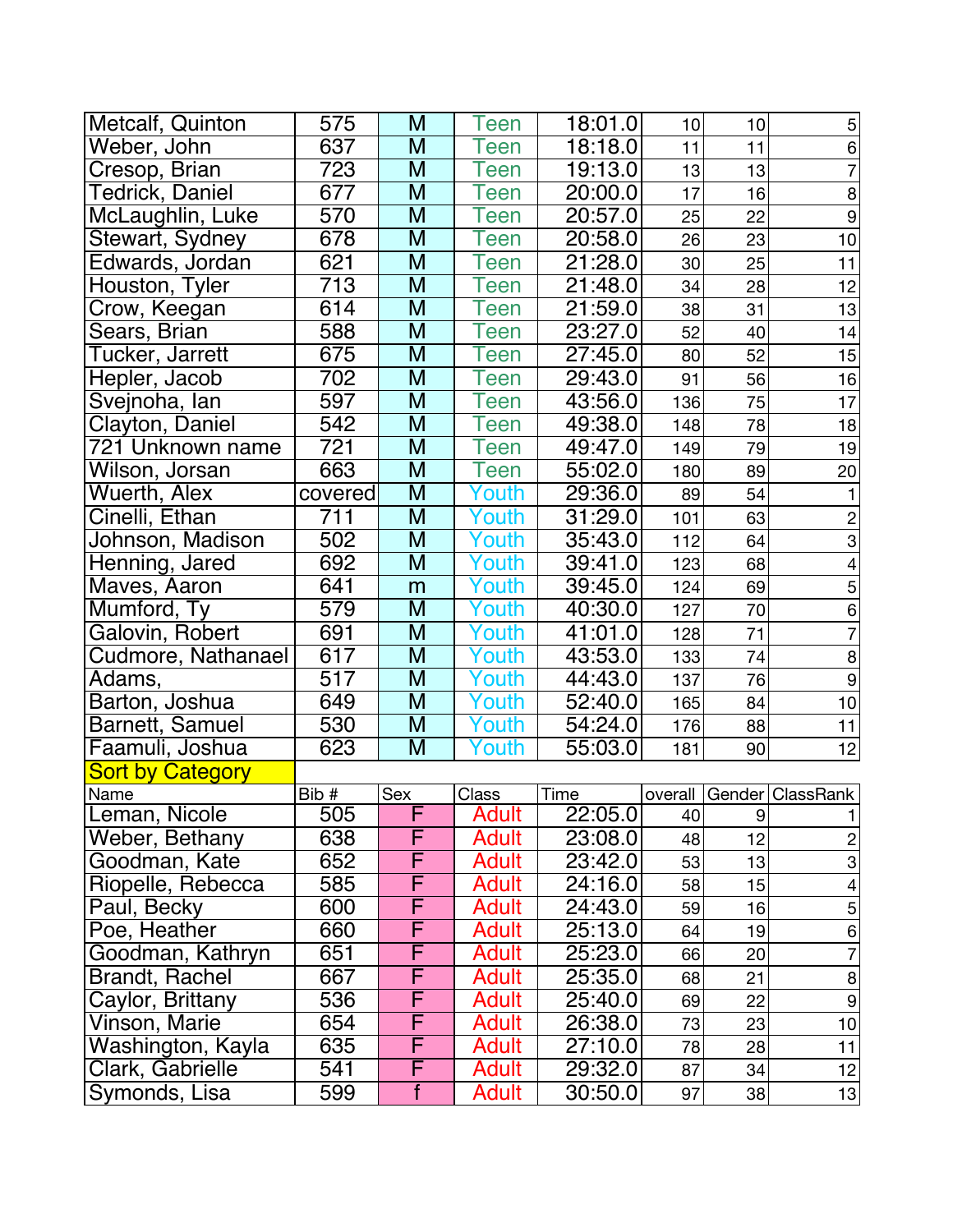| Lindberg, Melissa     | 717              | F                       | <b>Adult</b>  | 31:41.0 | 102                       | 39             | 14                        |
|-----------------------|------------------|-------------------------|---------------|---------|---------------------------|----------------|---------------------------|
| Hull, Aimee           | 500              | F                       | <b>Adult</b>  | 32:01.0 | 103                       | 40             | 15                        |
| Evans, Courtney       | 718              | $\overline{f}$          | <b>Adult</b>  | 33:41.0 | 106                       | 43             | 16                        |
| DeSpain, Mary         | 619              | F                       | <b>Adult</b>  | 39:25.0 | 122                       | 55             | 17                        |
| Maves, Kristen        | 567              | F                       | <b>Adult</b>  | 39:46.0 | 125                       | 56             | 18                        |
| Strehl, Reina         | 589              | F                       | <b>Adult</b>  | 42:49.0 | 131                       | 59             | 19                        |
| Cudmore, Jennifer     | 616              | F                       | <b>Adult</b>  | 43:54.0 | 135                       | 61             | 20                        |
| Tulip, Emily          | 737              | $\overline{f}$          | <b>Adult</b>  | 44:56.0 | 142                       | 66             | 21                        |
| Poteet, Carla         | 583              | F                       | <b>Adult</b>  | 51:16.0 | 158                       | 78             | 22                        |
| Metcalf, Anna         | 574              | F                       | <b>Adult</b>  | 54:08.0 | 171                       | 85             | 23                        |
| McVey, Rachel         | 724              | F                       | <b>Adult</b>  | 55:00.0 | 178                       | 90             | 24                        |
| Cox, Ryan             | 613              | M                       | <b>Adult</b>  | 16:00.0 |                           |                | 1                         |
| Chelenga, Sam         | 539              | M                       | <b>Adult</b>  | 16:10.0 | $\overline{c}$            | $\overline{c}$ | $\overline{c}$            |
| Tilly, Sam            | 642              | M                       | <b>Adult</b>  | 16:28.0 | $\ensuremath{\mathsf{3}}$ | 3              | $\overline{3}$            |
| Walls, Peter          | 703              | M                       | <b>Adult</b>  | 17:43.0 | 6                         | $6\phantom{1}$ | $\overline{4}$            |
| Allen, David          | 524              | M                       | <b>Adult</b>  | 20:10.0 | 19                        | 18             | 5                         |
| Edwards, Drew         | 620              | M                       | <b>Adult</b>  | 21:29.0 | 31                        | 26             | $\overline{6}$            |
| Clark, Michael        | 540              | M                       | <b>Adult</b>  | 21:43.0 | 33                        | 27             | $\overline{7}$            |
| Whitney, Rob          | 639              | M                       | <b>Adult</b>  | 21:53.0 | 35                        | 29             | 8                         |
| Brandt, Joel          | 665              | M                       | <b>Adult</b>  | 21:57.0 | 37                        | 30             | $\boldsymbol{9}$          |
| Goodman, Justin       | 653              | $\overline{\mathsf{M}}$ | <b>Adult</b>  | 22:06.0 | 41                        | 32             | 10                        |
| Foster, Jesse         | 626              | M                       | <b>Adult</b>  | 22:30.0 | 45                        | 34             | 11                        |
| Wallace, Erich        | 738              | $\overline{\mathsf{M}}$ | <b>Adult</b>  | 23:07.0 | 47                        | 36             | 12                        |
| Snyder, Drew          | 740              | M                       | <b>Adult</b>  | 23:10.0 | 49                        | 37             | 13                        |
| Borg, Scotty          | 733              | $\overline{M}$          | <b>Adult</b>  | 23:13.0 | 50                        | 38             | 14                        |
| Jacob                 | 739              | M                       | <b>Adult</b>  | 23:20.0 | 51                        | 39             | 15                        |
| Gochnauer, Brad       | 460              | M                       | <b>Adult</b>  | 23:52.0 | 54                        | 41             | 16                        |
| Gibson, Martin        | 459              | M                       | <b>Adult</b>  | 24:03.0 | 55                        | 42             | 17                        |
| Hughton, Ethan        | $\overline{731}$ | M                       | <b>Adult</b>  | 24:13.0 | 57                        | 43             | 18                        |
| Good, Jeff            | 462              | M                       | <b>Adult</b>  | 26:38.0 | 72                        | 50             | 19                        |
| Lemoine, Matthew      | 680              | M                       | Adult         | 29:11.0 | 86                        | 53             | 20                        |
| Wuerth, Steve         | covered          | M                       | Adult         | 29:36.0 | 90                        | 55             | 21                        |
| Gaither, Chantz       | 457              | M                       | <b>Adult</b>  | 30:15.0 | 93                        | 58             | 22                        |
| Macedo, Jonathan      | 728              | M                       | <b>Adult</b>  | 30:52.0 | 98                        | 60             | 23                        |
| Heisler, Seth         | 694              | M                       | <b>Adult</b>  | 52:21.0 | 163                       | 83             | 24                        |
| Allen, Orion          | 674              | M                       | <b>Adult</b>  | 54:15.0 | 175                       | 87             | 25                        |
| Jurasek, Esther       | 687              | F                       | <b>Master</b> | 19:26.0 | 15                        |                |                           |
| <b>Wheeler, Polly</b> | 647              | F                       | <b>Master</b> | 21:14.0 | 28                        | 4              | $\sqrt{2}$                |
| Edwards, Tara         | 622              | F                       | <b>Master</b> | 21:27.0 | 29                        | 5 <sup>1</sup> | $\ensuremath{\mathsf{3}}$ |
| Wirum, Polly          | 698              | F                       | <b>Master</b> | 21:55.0 | 36                        | $\overline{7}$ | $\overline{4}$            |
| Applegate, Brenda     | 644              | F                       | master        | 22:19.0 | 43                        | 10             | $\mathbf 5$               |
| Parker, Patrice       | 657              | F                       | <b>Master</b> | 24:07.0 | 56                        | 14             | $\,6$                     |
| Luck, Annie           | 683              | F                       | <b>Master</b> | 25:05.0 | 62                        | 17             | $\overline{7}$            |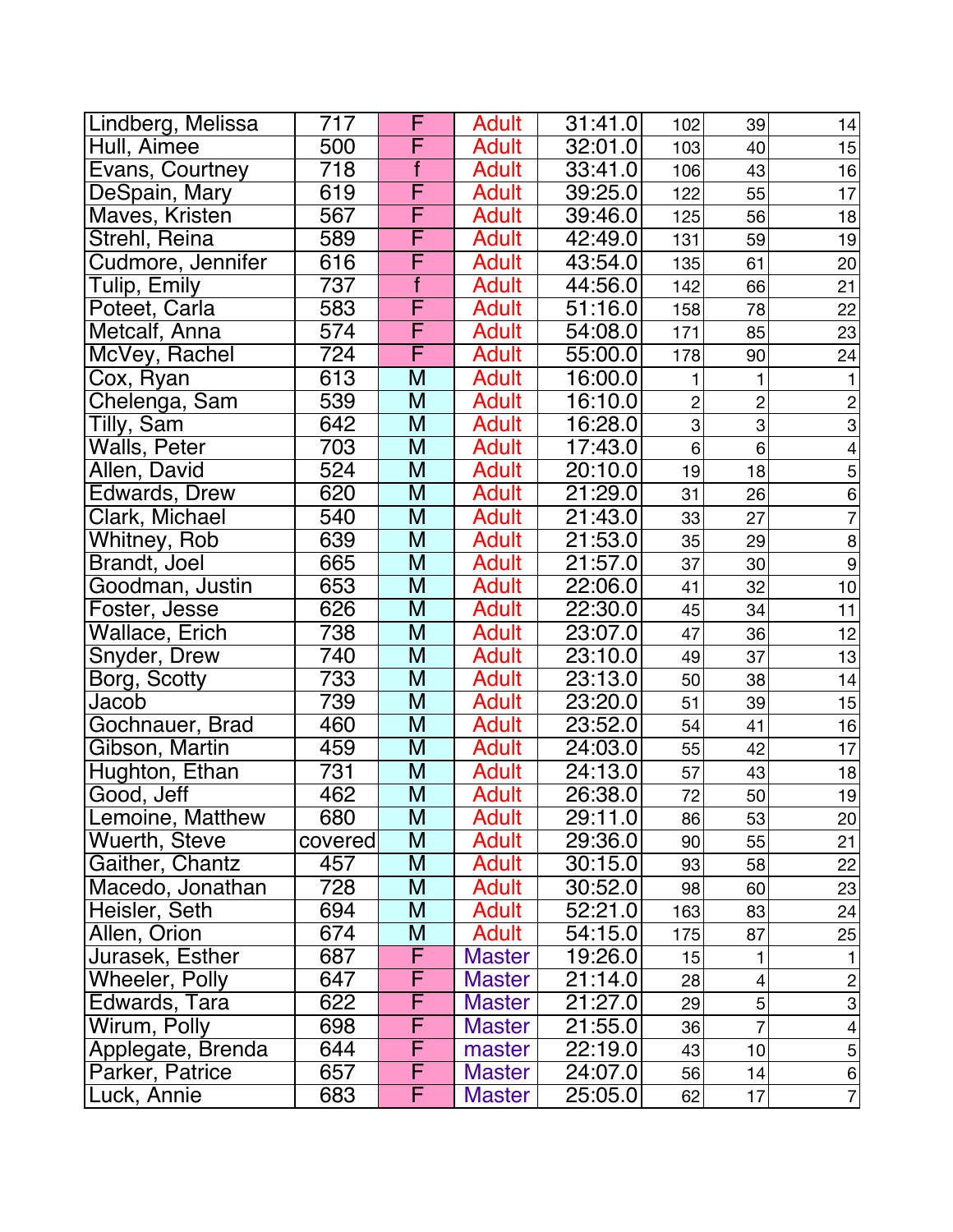| Kleedehn, Sarah      | 656              | F                       | <b>Master</b> | 25:11.0              | 63  | 18 | 8                         |
|----------------------|------------------|-------------------------|---------------|----------------------|-----|----|---------------------------|
| Clemetson, Dianna    | 601              | F                       | <b>Master</b> | 26:46.0              | 74  | 24 | $\boldsymbol{9}$          |
| Metcalf, Michelle    | $\overline{573}$ | F                       | <b>Master</b> | 26:49.0              | 75  | 25 | 10                        |
| Lee, S.J. $\,$       | 736              | F                       | <b>Master</b> | 27:53.0              | 82  | 30 | 11                        |
| Nordine, Luann       | 581              | F                       | <b>Master</b> | 30:41.0              | 94  | 36 | 12                        |
| Merriner, Sabrina    | 643              | F                       | <b>Master</b> | 30:49.0              | 96  | 37 | 13                        |
| Kirk, Tanya          | 709              | F                       | <b>Master</b> | 33:06.0              | 104 | 41 | 14                        |
| Laag, Beverly        | 681              | F                       | <b>Master</b> | 33:26.0              | 105 | 42 | 15                        |
| Evans, Deb           | $\overline{719}$ | F                       | <b>Master</b> | 34:27.0              | 109 | 46 | 16                        |
| Lorenzo, Doreen      | 684              | F                       | <b>Master</b> | 34:53.0              | 110 | 47 | 17                        |
| Gerrity, Sharon      | 458              | F                       | <b>Master</b> | 36:02.0              | 115 | 51 | 18                        |
| Hanneman, Pam        | 696              | F                       | <b>Master</b> | 36:09.0              | 116 | 52 | 19                        |
| Mumford, Loretta     | 578              | F                       | <b>Master</b> | 40:00.0              | 126 | 57 | 20                        |
| Adams, Karen         | 516              | F                       | <b>Master</b> | 44:45.0              | 139 | 63 | 21                        |
| Tulip, Birgitta      | 595              | $\overline{\mathsf{F}}$ | <b>Master</b> | 44:56.0              | 140 | 64 | 22                        |
| McLaughlin, Teresa   | 571              | F                       | <b>Master</b> | 47:59.0              | 145 | 69 | 23                        |
| Goodreau, Marie      | 463              | F                       | <b>Master</b> | 48:28.0              | 147 | 70 | 24                        |
| Svejnoha, Karren     | 591              | F                       | <b>Master</b> | 50:23.0              | 152 | 73 | 25                        |
| orenson, Jean.       | 506              | F                       | <b>Master</b> | 50:29.0              | 153 | 74 | 26                        |
| Vessel, Patty        | 632              | F                       | <b>Master</b> | 50:43.0              | 156 | 76 | 27                        |
| Sabino, Elizabeth    | 586              | F                       | <b>Master</b> | $\overline{51:13.0}$ | 157 | 77 | 28                        |
| Clifford, Amy        | 729              | F                       | <b>Master</b> | 53:01.0              | 166 | 82 | 29                        |
| Clifford, Ellie      | 606              | F                       | <b>Master</b> | 53:03.0              | 167 | 83 | 30                        |
| Middleton, Sue       | 576              | F                       | <b>Master</b> | 54:04.0              | 170 | 84 | 31                        |
| Jenkins, Pensri      | $\overline{501}$ | F                       | <b>Master</b> | 54:13.0              | 172 | 86 | 32                        |
| Williams, Pai        | 672              | F                       | <b>Master</b> | 54:13.0              | 173 | 87 | 33                        |
| Moreno-Joney, Marily | 577              | $\overline{\mathsf{F}}$ | <b>Master</b> | 54:14.0              | 174 | 88 | 34                        |
| Barnett, Kathleen    | 531              | F                       | <b>Master</b> | 54:28.0              | 177 | 89 | 35                        |
| Faamuli, Norma       | 624              | F                       | <b>Master</b> | 55:04.0              | 182 | 92 | 36                        |
| Jones, Elizabeth     | 662              | F                       | <b>Master</b> | 56:32.0              | 183 | 93 | 37                        |
| Clemetson, Scott     | 603              | M                       | <b>Master</b> | 17:56.0              | 9   | 9  | 1                         |
| Benter, Brad         | 720              | M                       | <b>Master</b> | 18:56.0              | 12  | 12 | $\mathbf{2}$              |
| Davis, Bob           | 701              | M                       | <b>Master</b> | 19:15.0              | 14  | 14 | $\ensuremath{\mathsf{3}}$ |
| Wirum, John          | 697              | M                       | <b>Master</b> | 19:29.0              | 16  | 15 | $\overline{4}$            |
| Brewer, John         | 735              | M                       | <b>Master</b> | 20:05.0              | 18  | 17 | $\mathbf 5$               |
| Schwartz, Guy        | 716              | M                       | <b>Master</b> | 20:20.0              | 21  | 19 | $\,6$                     |
| Kirk, Andy           | 707              | M                       | <b>Master</b> | 20:26.0              | 22  | 20 | $\overline{7}$            |
| Widdicombe, Toby     | 695              | M                       | <b>Master</b> | 20:39.0              | 23  | 21 | $\bf 8$                   |
| Arnold, Robert       | 529              | M                       | <b>Master</b> | 21:12.0              | 27  | 24 | $\overline{9}$            |
| Clark, Mark          | 685              | M                       | master        | 22:18.0              | 42  | 33 | 10                        |
| Melcalf, Shane       | 732              | M                       | <b>Master</b> | 23:06.0              | 46  | 35 | 11                        |
| Pokupac, Joe         | 714              | M                       | <b>Master</b> | 25:02.0              | 60  | 44 | 12                        |
| Houston, David       | 715              | M                       | master        | 25:02.0              | 61  | 45 | 13                        |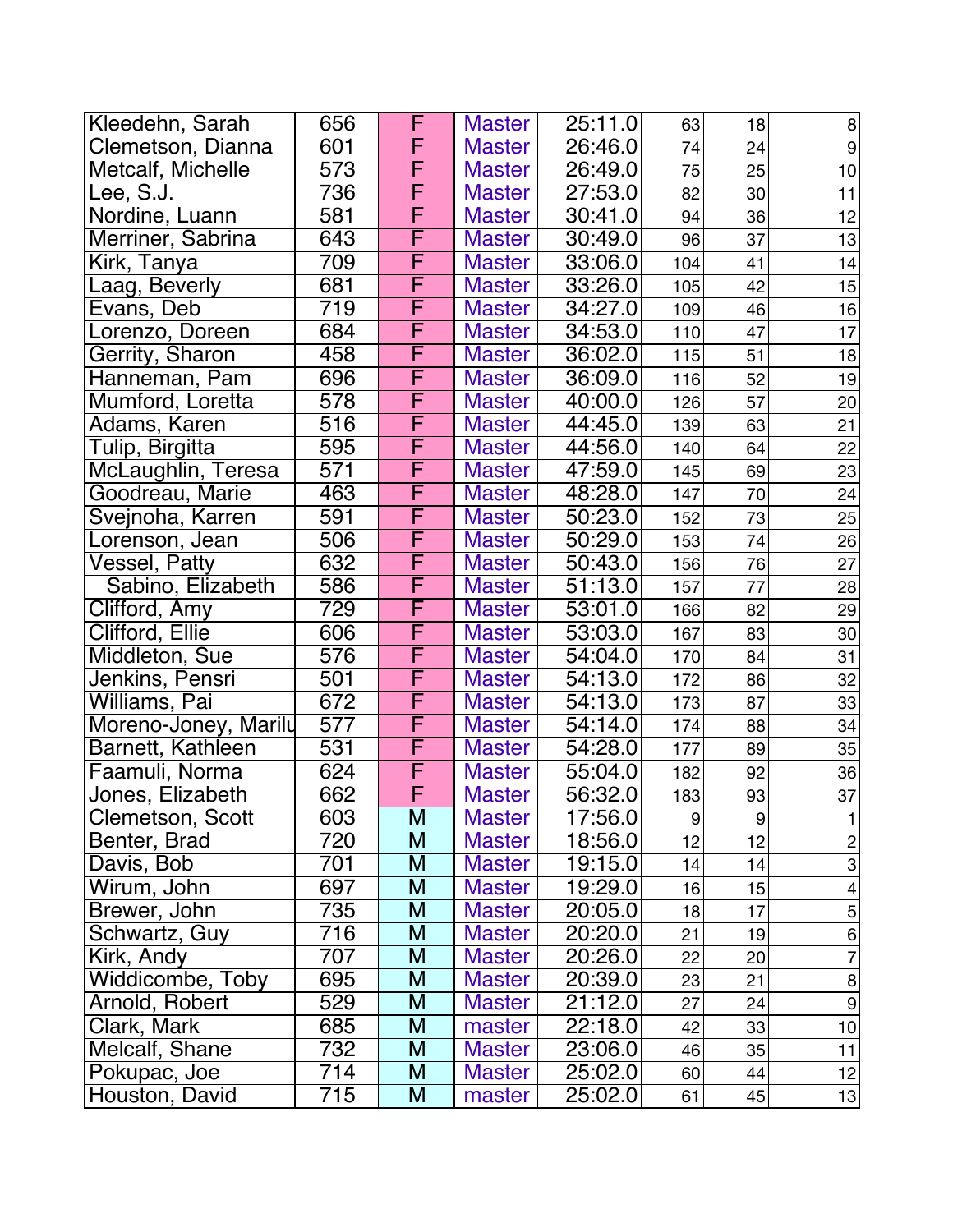| Machida, Steve      | 722 | M | <b>Master</b> | 25:16.0 | 65  | 46             | 14                       |
|---------------------|-----|---|---------------|---------|-----|----------------|--------------------------|
| Wilson, Rick        | 734 | M | <b>Master</b> | 25:34.0 | 67  | 47             | 15                       |
| Caylor, Mark        | 538 | M | <b>Master</b> | 25:40.0 | 70  | 48             | 16                       |
| Lieb, Jim           | 682 | M | <b>Master</b> | 25:57.0 | 71  | 49             | 17                       |
| Kleedehn, Rodney    | 655 | M | <b>Master</b> | 27:22.0 | 79  | 51             | 18                       |
| Hepler, Tom         | 699 | M | <b>Master</b> | 29:44.0 | 92  | 57             | 19                       |
| Parkhouse, Ron      | 582 | M | <b>Master</b> | 30:47.0 | 95  | 59             | 20                       |
| Lindberg, Matthew   | 673 | M | <b>Master</b> | 31:20.0 | 99  | 61             | 21                       |
| Cinelli, Steven     | 712 | M | <b>Master</b> | 31:28.0 | 100 | 62             | 22                       |
| Hanneman, Dave      | 727 | M | <b>Master</b> | 36:09.0 | 117 | 65             | 23                       |
| Urbano, Paul        | 630 | M | <b>Master</b> | 36:31.0 | 118 | 66             | 24                       |
| McLaughlin, Barry   | 572 | M | <b>Master</b> | 38:43.0 | 121 | 67             | 25                       |
| Henning, Greg       | 693 | M | <b>Master</b> | 41:02.0 | 129 | 72             | 26                       |
| Mcclury, Paxton     | 568 | M | <b>Master</b> | 43:23.0 | 132 | 73             | 27                       |
| Solie, Rick         | 690 | M | <b>Master</b> | 48:04.0 | 146 | 77             | 28                       |
| Clifford, Burt      | 605 | M | <b>Master</b> | 50:43.0 | 155 | 80             | 29                       |
| Clifford,Lee        | 610 | M | <b>Master</b> | 52:06.0 | 160 | 81             | 30                       |
| Svejnoha, Wayne     | 590 | M | <b>Master</b> | 52:08.0 | 162 | 82             | 31                       |
| Clifford, Chris     | 609 | M | <b>Master</b> | 53:03.0 | 168 | 85             | 32                       |
| Lorenson, Bryan     | 508 | M | <b>Master</b> | 53:28.0 | 169 | 86             | 33                       |
| Barton, Robert      | 648 | M | <b>Master</b> | 56:56.0 | 184 | 91             | 34                       |
| Anderson, Leisha    | 725 | F | Teen          | 20:10.0 | 20  | $\overline{c}$ | $\mathbf{1}$             |
| Trujillo, Claire    | 689 | F | Teen          | 20:45.0 | 24  | 3              | $\overline{c}$           |
| Arnold, Elle        | 527 | F | Teen          | 21:38.0 | 32  | 6              | $\mbox{3}$               |
| Applegate, Cheyenne | 645 | F | Teen          | 22:01.0 | 39  | 8              | $\overline{\mathcal{L}}$ |
| Winkle, Betsy       | 686 | F | Teen          | 22:23.0 | 44  | 11             | $\overline{5}$           |
| Kirk, Stephanie     | 708 | F | Teen          | 27:07.0 | 76  | 26             | $\overline{6}$           |
| Caylor, Brandi      | 535 | F | een           | 27:10.0 | 77  | 27             | $\overline{7}$           |
| Lash, Madison       | 705 | F | Teen          | 27:53.0 | 81  | 29             | $\overline{8}$           |
| Noble, Aly          | 580 | F | Teen          | 27:54.0 | 83  | 31             | $\overline{9}$           |
| McNamara, Shannon   | 704 | F | Teen          | 27:54.0 | 84  | 32             | 10                       |
| Trujillo, Anna      | 688 | F | Teen          | 28:36.0 | 85  | 33             | 11                       |
| Lorenson, Haley     | 507 | F | Teen          | 33:58.0 | 107 | 44             | 12                       |
| Clemetson, Selena   | 604 | F | Teen          | 34:09.0 | 108 | 45             | 13                       |
| Urbano, Kalyn       | 631 | F | Teen          | 35:12.0 | 111 | 48             | 14                       |
| Houk, Tiffany       | 730 | F | Teen          | 35:51.0 | 113 | 49             | 15                       |
| Anderson, Evie      | 726 | F | Teen          | 38:23.0 | 119 | 53             | 16                       |
| Sanchez, Valeria    | 587 | F | Teen          | 41:08.0 | 130 | 58             | 17                       |
| Svejnoha, Emily     | 592 | F | Teen          | 44:44.0 | 138 | 62             | 18                       |
| Tulip, Anna         | 628 | F | een           | 44:56.0 | 141 | 65             | 19                       |
| Washington, Amy     | 634 | F | Teen          | 46:59.0 | 143 | 67             | 20                       |
| Clifford, Tazlina   | 612 | F | Teen          | 49:48.0 | 150 | 71             | 21                       |
| Clifford, Ashley    | 607 | F | Teen          | 49:50.0 | 151 | 72             | 22                       |